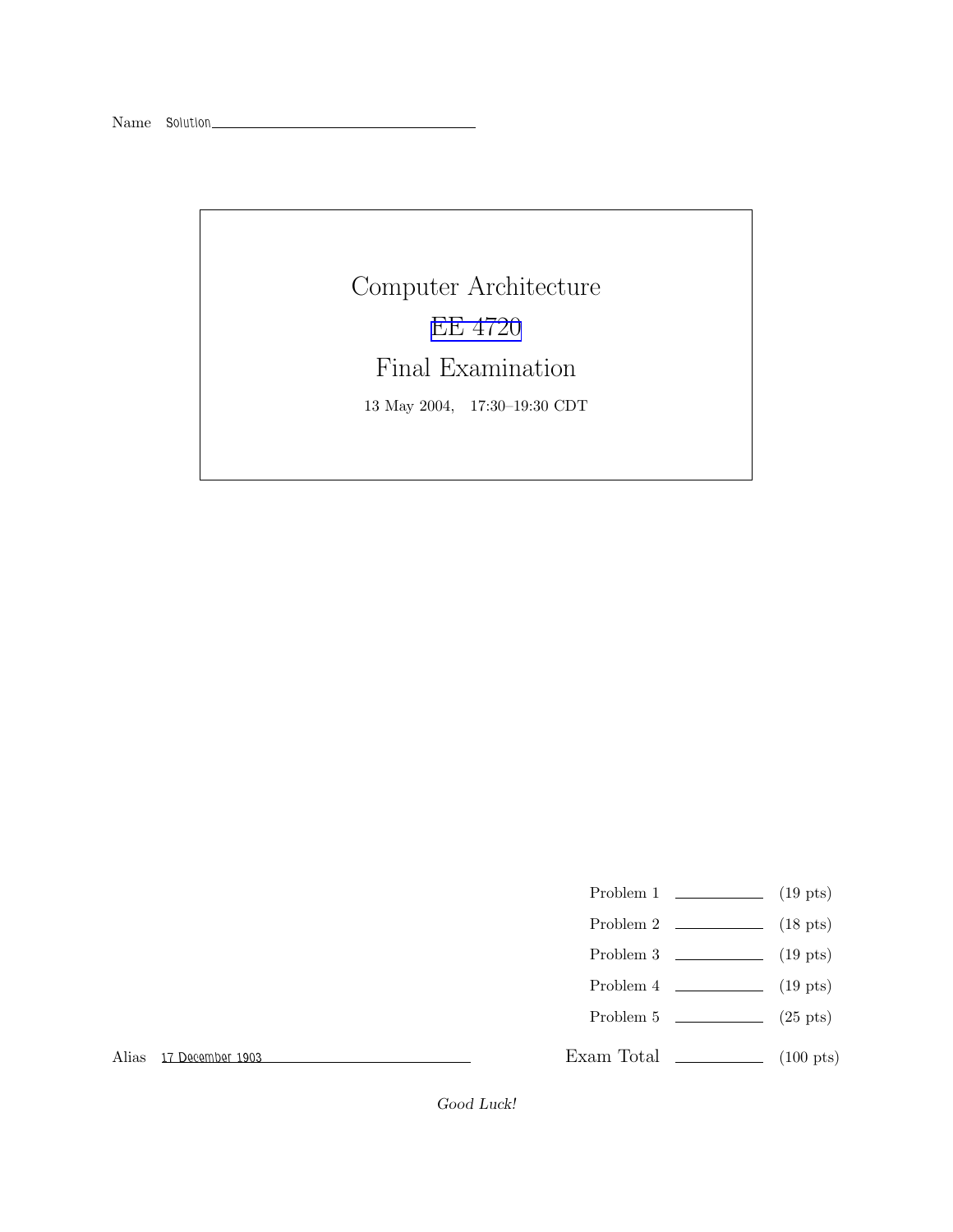Problem 1: The MIPS code below executes on the illustrated implementation. (19 pts)

- The implementation makes backup copies (not illustrated) of the ID map for each predicted branch instruction.
- The implementation is scalar, but there can be any number of writebacks per cycle.



The pipeline execution diagram on the next page shows the complete execution of the first instruction, a branch, and partial execution of the others. (Because of instructions before it, the branch enters RR after a wait of four cycles and commits after waiting another two.) The branch is mispredicted and some instructions will have to be squashed.

(a) Complete the pipeline execution diagram.

 $\overrightarrow{\bigvee}$  Show where instructions are squashed.

- $\sqrt{\phantom{a}}$  Show correct path instructions.
- $\overrightarrow{\bigvee}$  Show each instruction until it is squashed or commits.
	- (b) Complete the tables:
- $\sqrt{\phantom{a}}$  Physical register file. Assume the result of the load is 101, xor is 102, and add is 103. You can make up your own physical register numbers!
- $\triangledown$  Show where registers are removed from and put back in the free list.
- ©Complete the ID map. Don't forget to include the effect of branch misprediction recovery.
- ©Complete the commit map.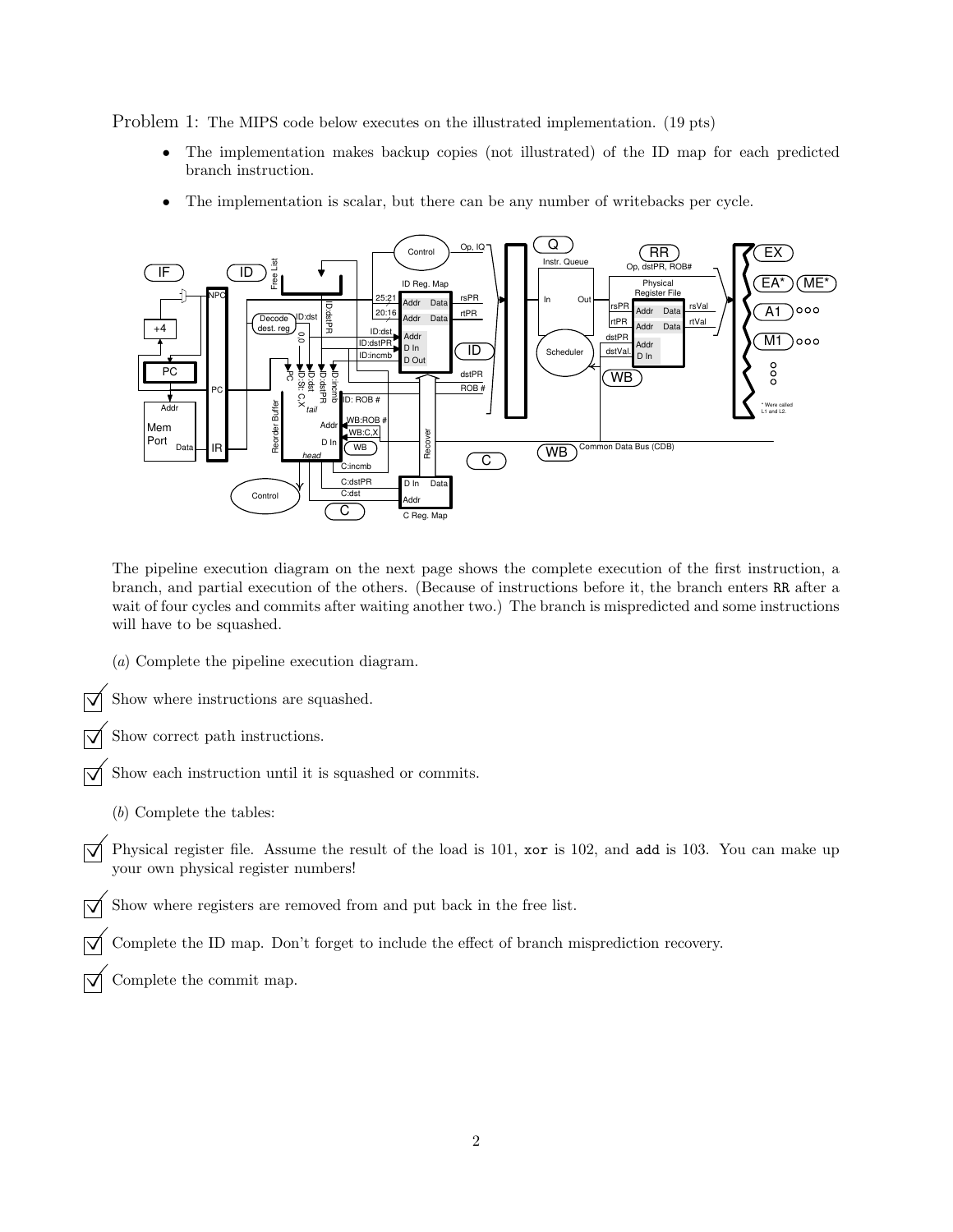# Cycle 0 1 2 3 4 5 6 7 8 9 10 11 12 13 14 15 16 bneq r1, r2 SKIP IF ID Q RR B WB C lw r3, 0(r4) IF ID Q RR EA ME WB C xor r3, r8, r6 IF ID Q RR EX WB x SKIP: add r3, r3, r7 IF ID Q RR EX WB x IF ID Q RR EX WB C # Cycle 0 1 2 3 4 5 6 7 8 9 10 11 12 13 14 15 16 # ID Map Reg Initial PR r1 19 r2 20 r3 27 10 4 15 10 4 r4 2 # Cycle 0 1 2 3 4 5 6 7 8 9 10 11 12 13 14 15 16 # Commit Map Reg Initial PR r1 19 r2 20 r3 27 10 4 r4 2 # Cycle 0 1 2 3 4 5 6 7 8 9 10 11 12 13 14 15 16 Physical Register file PR Initial State 2 [r4 4 ] [r3 102 x] [ 103 10 ] [r3 101 ] 15 ] [r3 103 x] 19 [r1 20 [r2 27 [r3 ] # Cycle 0 1 2 3 4 5 6 7 8 9 10 11 12 13 14 15 16

Problem 1, continued: Continued from previous page.

Branch Misprediction Recovery: The branch resolves (taken or not taken is determined) in cycle 8 but the misprediction recovery does not start until WB. To recover from the misprediction the wrong-path instructions xor and add are squashed and the ID register map is returned to the state it was when the branch was decoded (register  $r4$  mapped to 10). In the next cycle fetch proceeds on the correct path, fetching the add for a second time. The first time around, on the wrong path, the rs source for the add was mapped to physical register 4; the second time around it maps to physical register 10. Note that the add is fetched twice even though it is on both the taken and not-taken paths. It would be possible but probably not worth the trouble to build a processor that would not have to fetch the add a second time in this situation.

Before recovery starts in cycle 10 the xor and add execute normally, unaware of the squash which they are fated to suffer.

Note: WB occurs as soon as the result is computed (after EX, ME, etc), it never stalls. In hand-solved problems there can be any number of WB per cycle (to reduce tedium).

A common mistake was to show add being fetched once, it is fetched twice as explained above.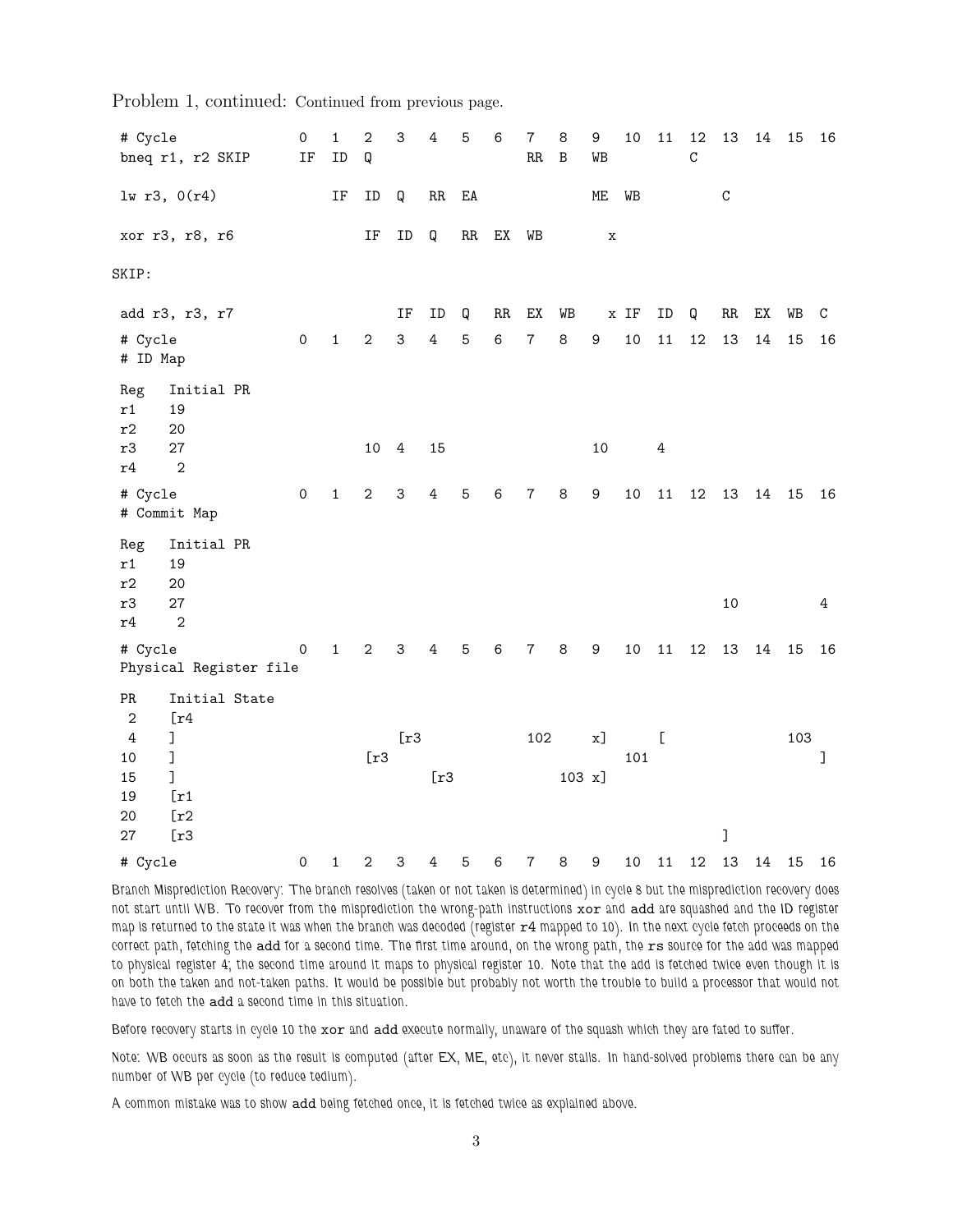Problem 2: Answer each question about the illustrated MIPS implementation. (18 pts)

(a) Complete a pipeline execution diagram for the code below running on the illustrated implementation. Assume that any needed bypass connection is available and please check for dependencies.

# Solution # Cycle 0 1 2 3 4 5 6 7 8 9 10 add.d f6, f2, f4 IF ID A1 A2 A3 A4 WF add.d f4, f6, f2 IF ID -------> A1 A2 A3 A4 WF

Note that the stall is in ID, an IF stall for the second  $add.d$  is impossible because there is no way to detect the dependency while the second add.d is still being fetched.

(b) In the diagram below add the bypass connection(s) needed for the code above. Do not add bypass connections that are not needed. (Don't worry if it's a tight squeeze in the diagram, but be legible.)

Solution shown in red bold. The output of the added multiplexor connects to both A1 and M1, though the problem would be correctly solved if it just connected to A1. By connecting it to both it can be used to bypass results to instructions that use the multiply unit. Similarly, the input of the added multiplexor comes from the output of the WF mux, though it could have come from the adder output in WF.

(c) Add control logic that generates the stall signal encountered in the code above.

Solution shown in blue bold. To generate a stall the hardware needs to detect a match between registers to be written back, in the fd pipeline latches, and the fs register number. If there is a match between fs and the fd in A4, the value can be bypassed and there is no need to stall. If there is no such match but there is a match between fs and an instruction in A1, A2, or A3 then a stall signal is generated. A match between fs and fd is detected by comparing register numbers using a  $\equiv$  and checking whether the respective instruction writes anything at all, by looking at the WE (write enable) bit.

(d) Add control logic for the bypass multiplexor added in a previous part.

Solution shown in green bold. The logic used to generate the stall signal already checks if there is a match between fs and the fd of the instruction in the stage before writeback. That signal is used as the multiplexor control signal. Note that when the mux control signal is zero it will bypass otherwise it will use fsv.



\*\*\* Larger implementation diagram on next page.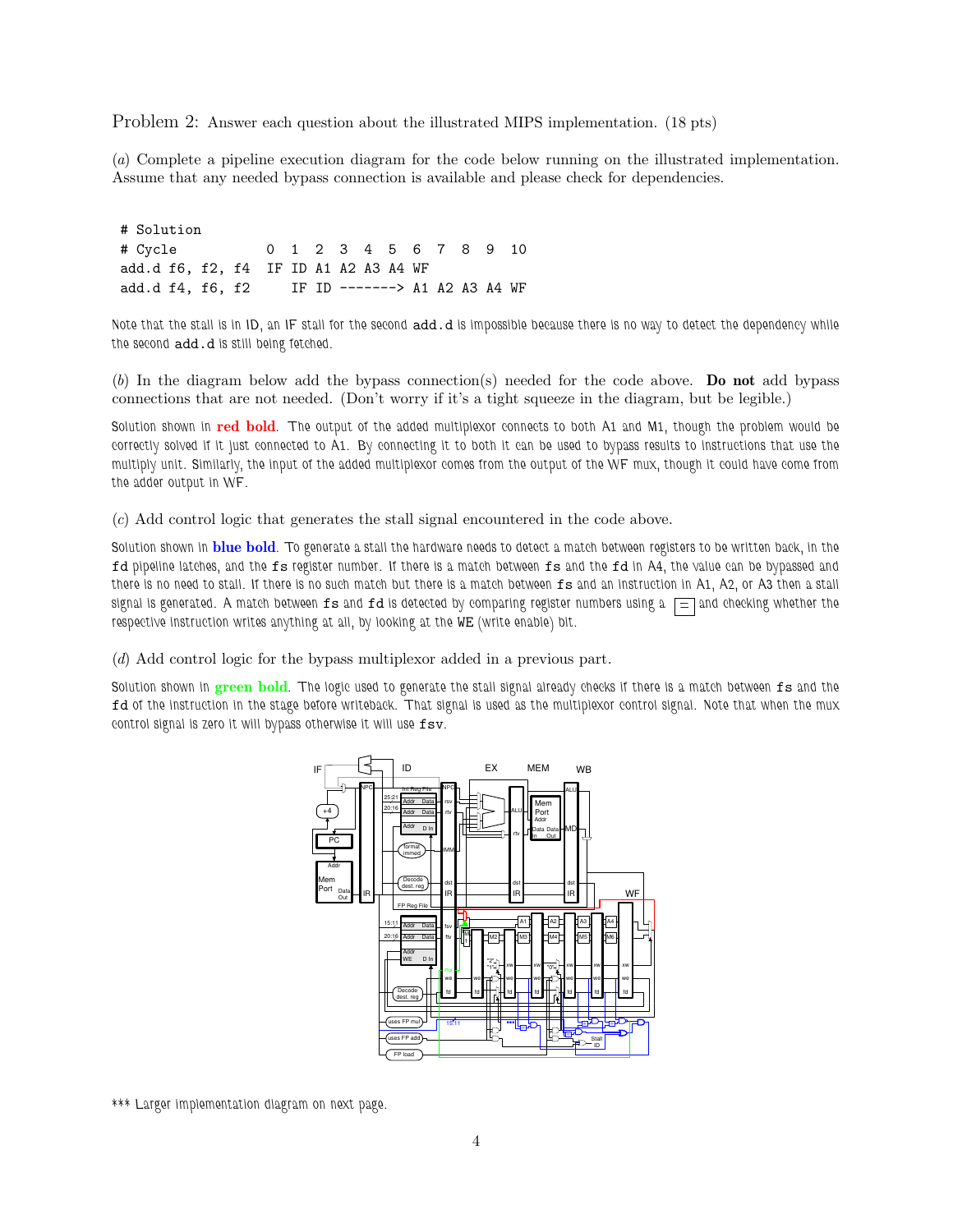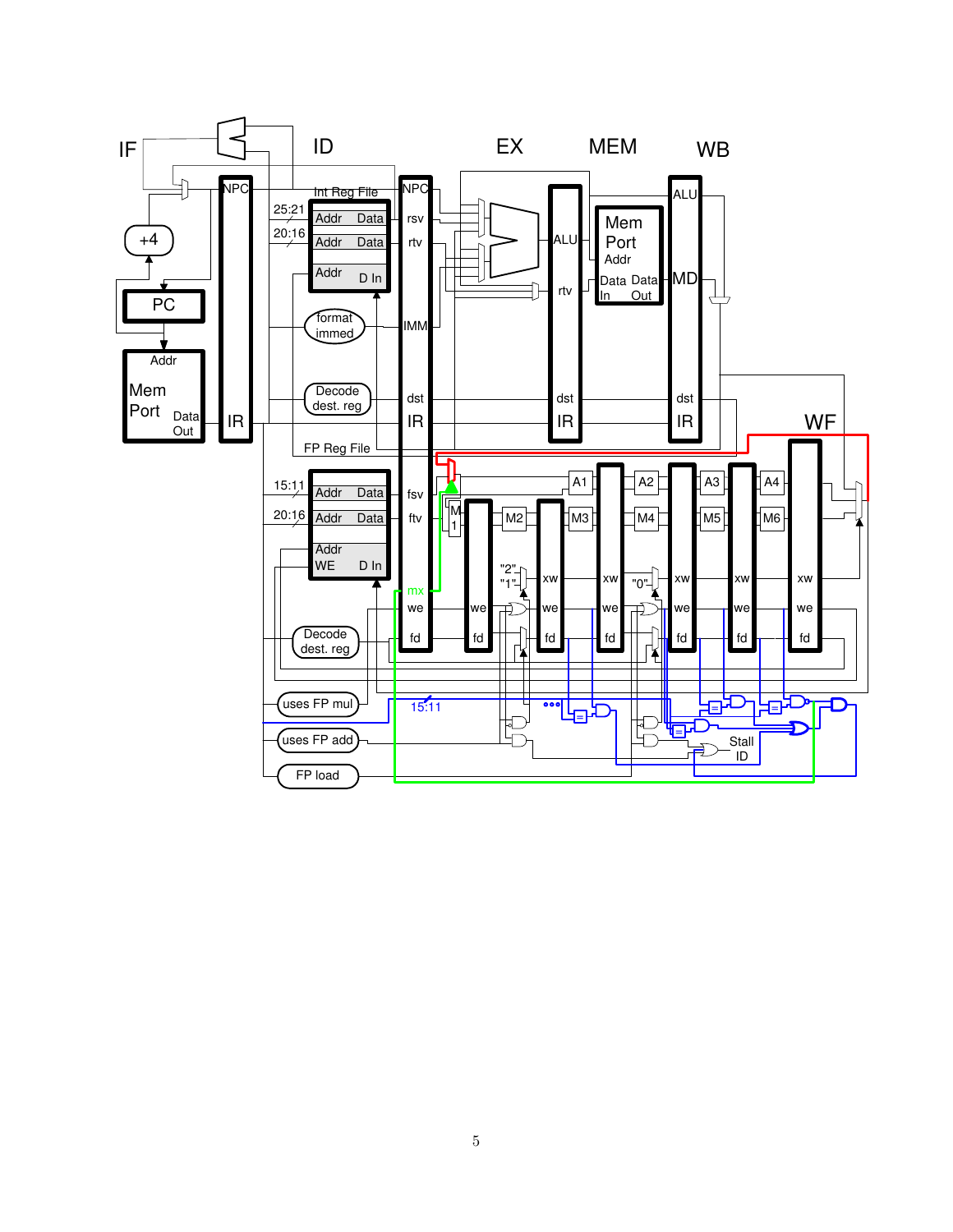Problem 3: The following questions refer to the assembly language code below. Branch outcomes are shown. (19 pts)

```
LOOP:
0x1000:
B1: beq r1,r2 SKIP1 T T T N N T T T N N T T T N N
 nop the state of the state of the state of the state of the state of the state of the state of the state of th
add r5, r6, r7 A
SKIP1:# **Ten** arithmetic instructions only until next branch, no other instructions.
 \# . The contract of the contract of the contract of the contract of the contract of the contract of the contract of the contract of the contract of the contract of the contract of the contract of the contract of the co
B2: beq r3,r4 SKIP2 T N T N T N T N T N T N T N T N
nop
add r8, r9, r10
SKIP2:
 add r11, r12, r13
 j LOOP
nop
```
(a) Suppose the code above runs on a system using a bimodal branch predictor with a 256-entry branch history table. What would be the best prediction accuracy of branch B1 and B2 after warmup. Hint: "Best" applies to B2 but not B1.

© Accuracy of B1. Just 40%.

 $\vec{\mathcal{A}}$  Accuracy of B2. At best, 50%.

Why is there a "best" accuracy?

For B2, if its entry in the BHT starts out at 1 it will mispredict B2 consistently, for an accuracy of 0%.

(b) Suppose the code above runs on a system using a local predictor with a 256-entry BHT. What is the smallest local history size that would allow the two branches above to be predicted with 100% accuracy?

#### Smallest size. Explain

The smallest local history size is three bits. If it were two bits then for B2 it could not distinguish the third consecutive taken from the first not taken because both would have a local history of TT. With three bits the local history would be NTT for the third taken and TTT for the first not-taken. Branch B1 would only need one bit (but in a real system that would interfere with other branches), the local history would be the larger of the two, 3. Note that there would be no interference.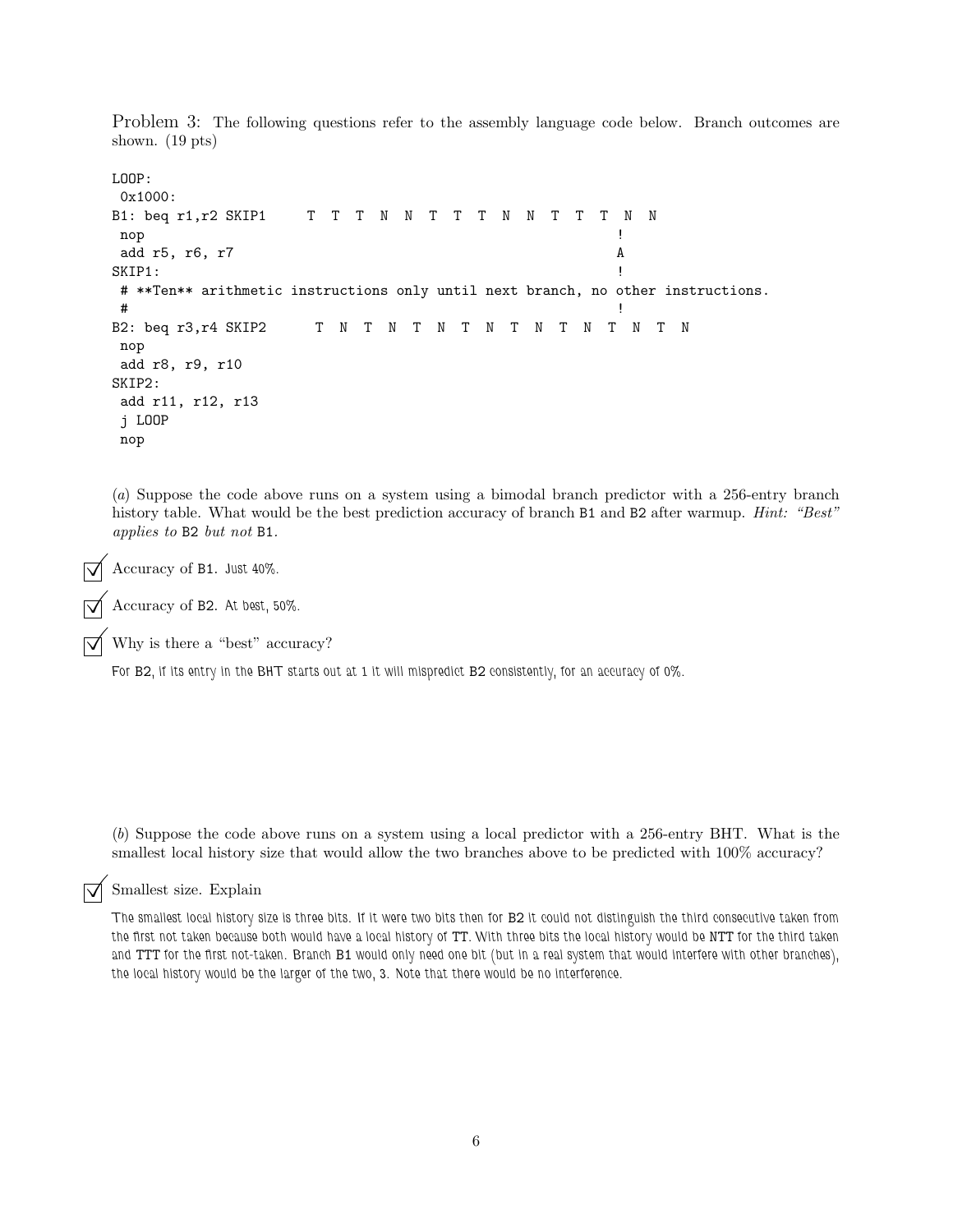## Problem 3, continued:

(c) Suppose the code runs on a system using a gshare branch predictor with a 10-bit GHR. Show the contents of the GHR at time A (see the right-hand side of the diagram).

## $\sqrt{\phantom{a}}$  Gshare GHR contents:

The global history register would hold: NTNNTTTNTT, with the most recent outcome the rightmost character.

(d) Suppose the code runs on a PPC970 (or a POWER4) processor. Show the contents of what it uses for a GHR at time A. State any assumptions. Note: This part based on a homework assigned Spring 2004, and would not be asked other semesters.

# $\sqrt{\phantom{a}}$  PPC970 GHR contents:

The PPC970 predictor GHR inserts one bit per fetch group, which has as many as eight instructions and must be contiguous. A fetch group that does not contain a branch is treated like one having a not-taken branch.

To solve the problem one must figure out where the fetch groups are. Start at B2. That fetch group would end at  $B2+1$  (the  $\mathtt{nop}$ ) and start with one of the arithmetic instructions, B2-6. The table below shows the last ten fetch groups (before A). The GHR would be TnTtTntTnT, as in the homework, an uppercase T or N is for a branch instruction, lower-case t is for the jump and lower-case n is for a group of instructions without a control transfer.

#### Fetch Groups:

| Instructions               | Branch/Jump/none Outcome                 |   |
|----------------------------|------------------------------------------|---|
| B1 to B1+1                 | B1 Taken:                                | Т |
| SKIP1 to B2-6              | No cti.                                  | n |
| B2-6 to B2+1               | B2 Taken:                                | т |
| SKIP2 TO SKIP+2            | Jump.                                    | t |
| $B1$ to $B1+1$             | B1 Taken:                                | T |
| SKIP1 TO SKIP2-6 NO cti.   |                                          | n |
|                            | SKIP2-5 to SKIP2+2 B2 not taken, jump: t |   |
| B1 to B1+1 B1 Taken:       |                                          | Т |
| SKIP1 to B2-6 No cti.      |                                          | n |
| $B2-6$ to $B2+1$ B2 Taken: |                                          | Т |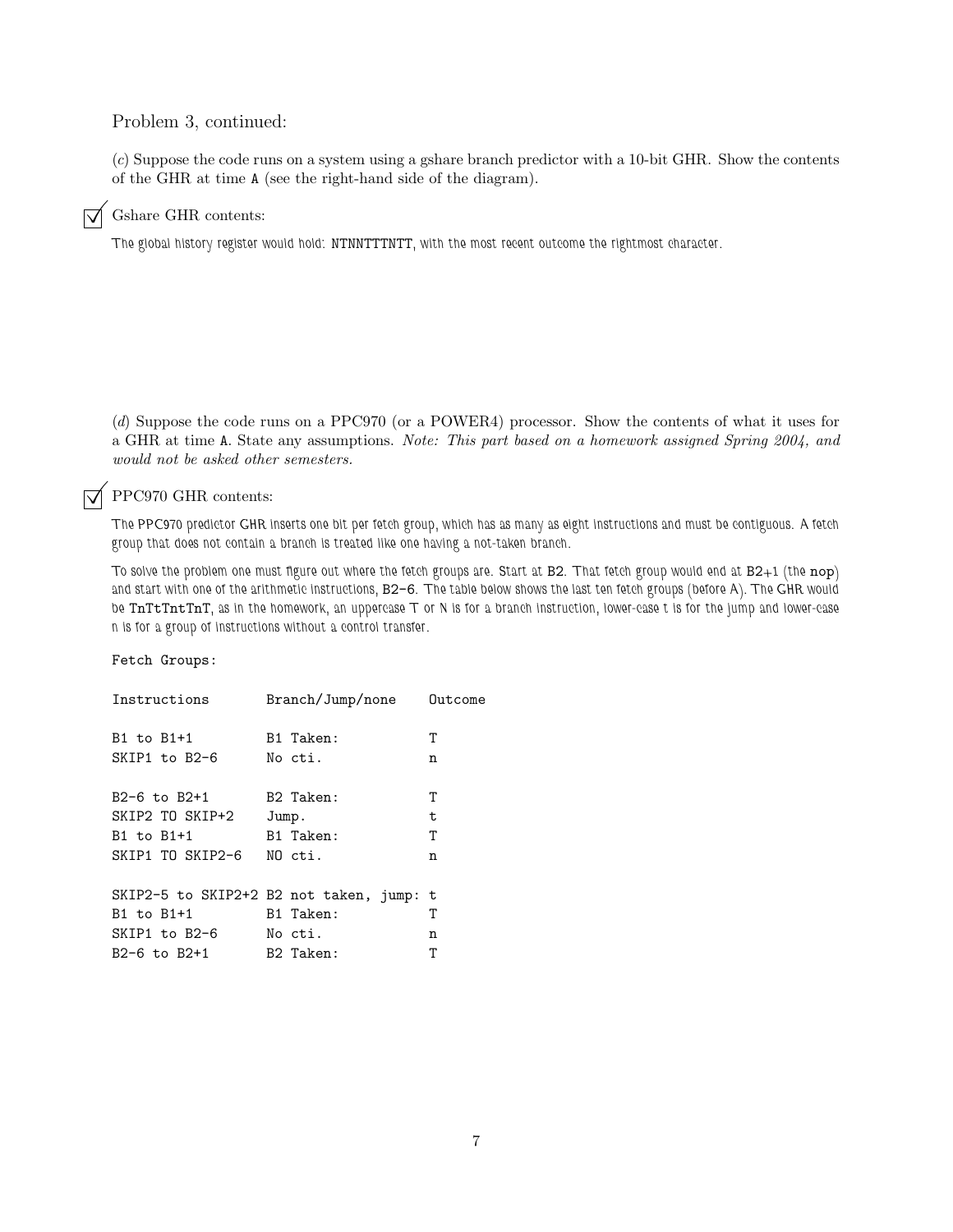Problem 4: (19 pts) The diagram below is for a four-way set-associative cache on a system with 8-bit characters.

(a) Answer the following, formulæ are fine as long as they consist of grade-time constants.

 $\sqrt{\phantom{a}}$  Fill in the blanks in the diagram.

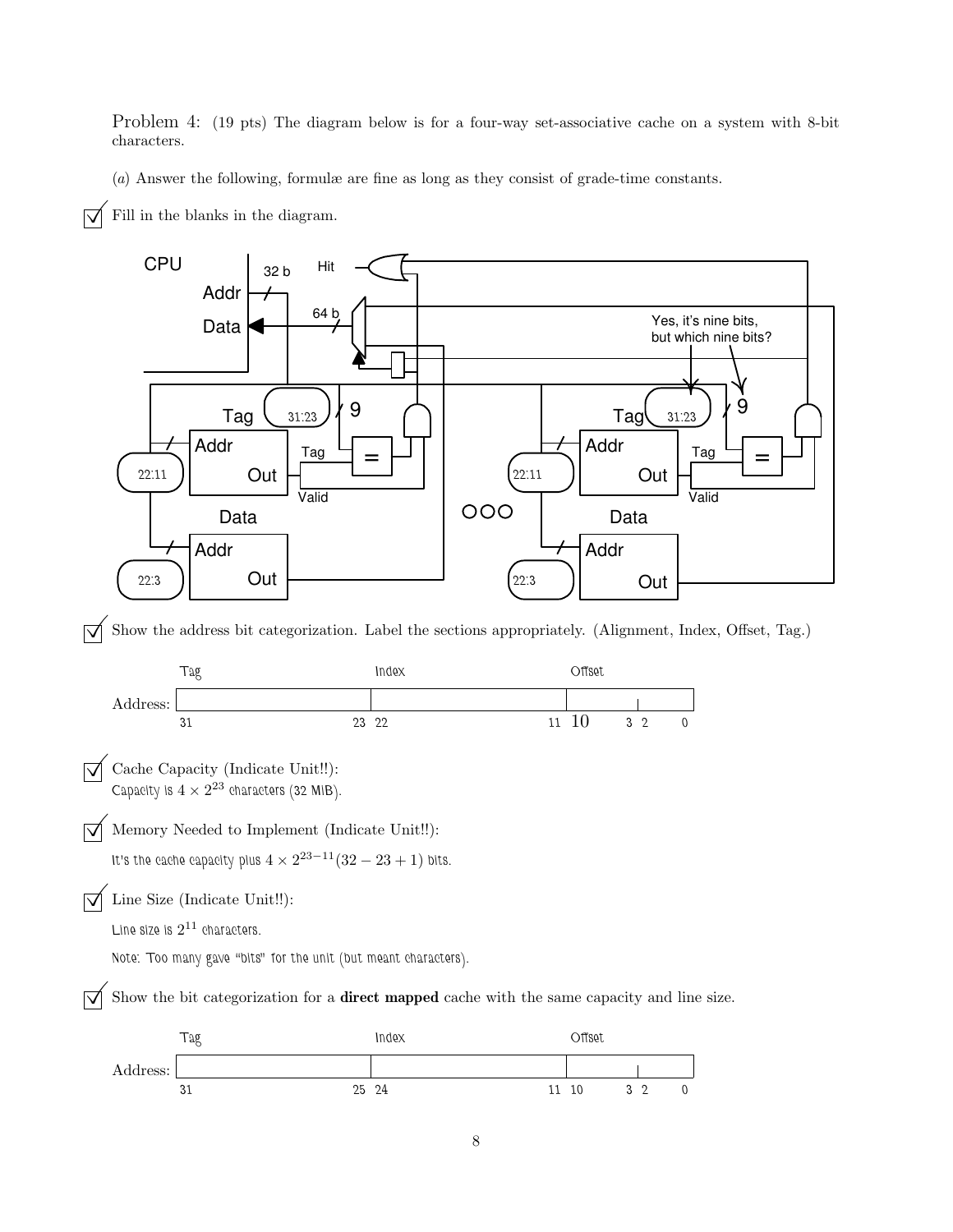Problem 4, continued:

(b) The code below runs on the cache from the previous part. When the code below starts running the cache is empty. Consider only accesses to the array and assume the cache is cold (empty) when the code starts.

```
short int *a = 0x1000000; // sizeof(short int) = 2 characters
int sum, i, j;
int ILIMIT = 1024;
for(j=0; j < 2; j++)for(i=0; i<ILIMIT; i++)
    sum += a[i];
```
What is the hit ratio for the program above?

The array element size is two characters (sizeof(short int). The line size is  $2^{11}=2048$  characters and so  $1024$  consecutive  $\mathtt{i}$ iterations will access the same line. The first access will miss, the rest will hit. So for the first j iteration the hit ratio is  $1023/1024$ . The total amount of memory accessed is 1024 characters, which is much smaller than the 32 MiB capacity so on the second  $j$  iteration every access will hit.

The overall hit ratio is 2  $\left($  $\frac{1023}{1024}+1)=$ 2047  $\frac{2047}{2048}$  .

(c) Choose values for the address of b, ILIMIT, and ISTRIDE so that the cache is completely filled with the minimum number of accesses. Note: The original exam read "minimum number of misses," is easier to do. The address of b must be greater than a and as small as possible.

```
short int *a = 0x1000000; // sizeof(short int) = 2 characters
int sum, i;
short int *b =int ILIMIT =
int ISTRIDE =
 for(i=0; i < ILIMIT; i++)sum += a[ i * ISTRIDE ] + b[ i * ISTRIDE ];
```
The cache is four-way set associative with a tag field that starts at bit 22, which would be the fifth hexadecimal digit in the array a's starting address. To fill the array with the fewest accesses each array access must be to a different line, that is, no line can be accessed twice. This can be achieved by setting ISTRIDE to half the line size. That is,  $\boxed{\text{ISTRIDE} = 1\text{ << }10\text{; (that is, }2^{10})}.$ Half because the array element size is two and so, for example,  $a[0]$  and  $a[1]$  will be on different lines and the indices of those lines will differ by 1. We would like a and b to access different lines and obviously a would load one half of the cache and b would load the other half. Therefore **b** should be set to a's address plus half the cache capacity and so  $\mathbf{b} = \mathbf{a} + (1 \ll 24)$ ; which is  $\boxed{\mathbf{b} = \mathbf{0x}200000;}$  (that is,  $b = a + \frac{4 \times 2^{23}}{2} = a + 2 \times 2^{23} = a + 2^{24}$ ). There are many ways to determine what <code>ILIMIT</code> should be. Using the approach taken so far, <code>ILIMIT</code> should be set so that <code>a[0]</code> to <code>a[ILIMIT\*ISTRIDE]</code> is half the cache capacity. Solve  $2*ILIMIT*ISTRIDE==1<<24$  or in math notation  $2i_{\text{limit}}i_{\text{stride}}=2^{24}$ , rearranging:  $i_{\text{limit}}=\frac{2^{24}}{2i_{\text{strile}}}$  $^{2i}$ stride , substituting:  $i_{\text{llimit}} = \frac{2^{24}}{22^{10}} = 2^{13}$ . So **ILIMIT = 1 << 13;**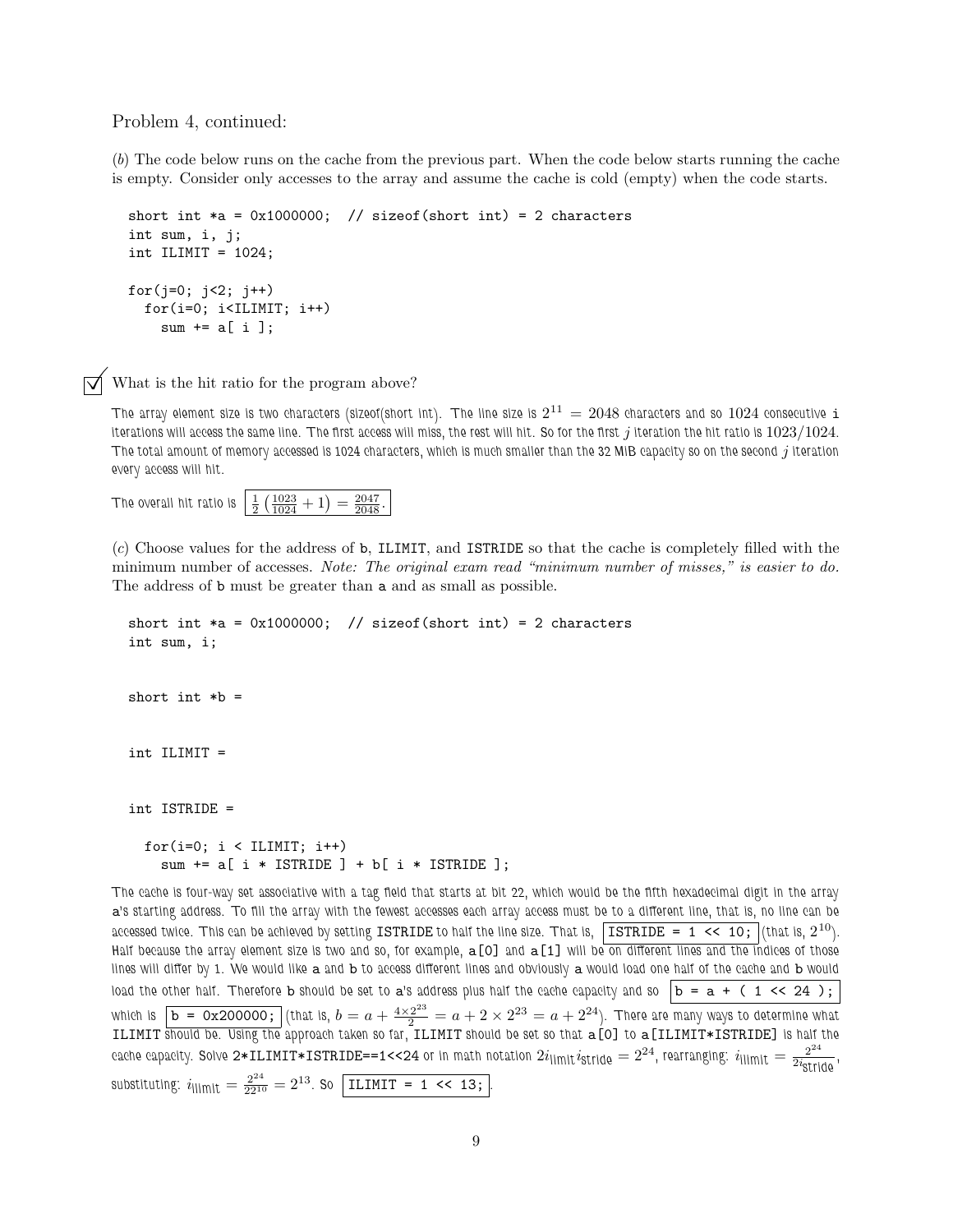Problem 5: Answer each question below.

(a) One way to improve the performance of an implementation is to redesign the processor so that it uses more stages. Increasing the number of stages beyond five will yield a big improvement in performance, but at some point adding stages will have little effect.(5 pts)

 $\overrightarrow{\mathsf{q}}$  Give a reason for this limit having to do with the pipeline latches.

Signals must remain stable a certain amount of time at the input to a pipeline latch. In a five stage implementation the total time to execute an instruction includes five of these delays. With more stages there will be more delay, and eventually this will be a majority of the time needed to execute an instruction. One place this delay is seen is in misprediction recovery.

Give a reason for this limit having to do with program characteristics.

If a functional unit is split across multiple stages then an instruction closely following and dependent on one using the unit must stall on a statically scheduled implementation. Adding stages will only add stalls in such cases. This limiter of performance gain is more severe for programs with more close dependencies. (If there are few close dependencies then there would be fewer stalls.) The limit also applies to dynamically scheduled systems in which the rate at which instructions commit would not increase linearly with higher clock frequency when there are enough dependencies.

(b) An instruction does not raise precise exceptions (because the ISA says it does not have to). (5 pts)

Name something its handler cannot do (but could do if the exception were precise).

It cannot resume execution at the instruction immediately following the faulting instruction, nor can it re-execute the instruction itself. This is because if exceptions are not precise the handler might be called when the program executes several instructions past the faulting instruction.

(c) The code below uses an indirect load. Re-write it using MIPS instructions. (5 pts)

lw r1,  $\mathbb{O}(r2)$  # Load using indirect addressing.

# Solution. lw r1, 0(r2) lw r1, 0(r1)